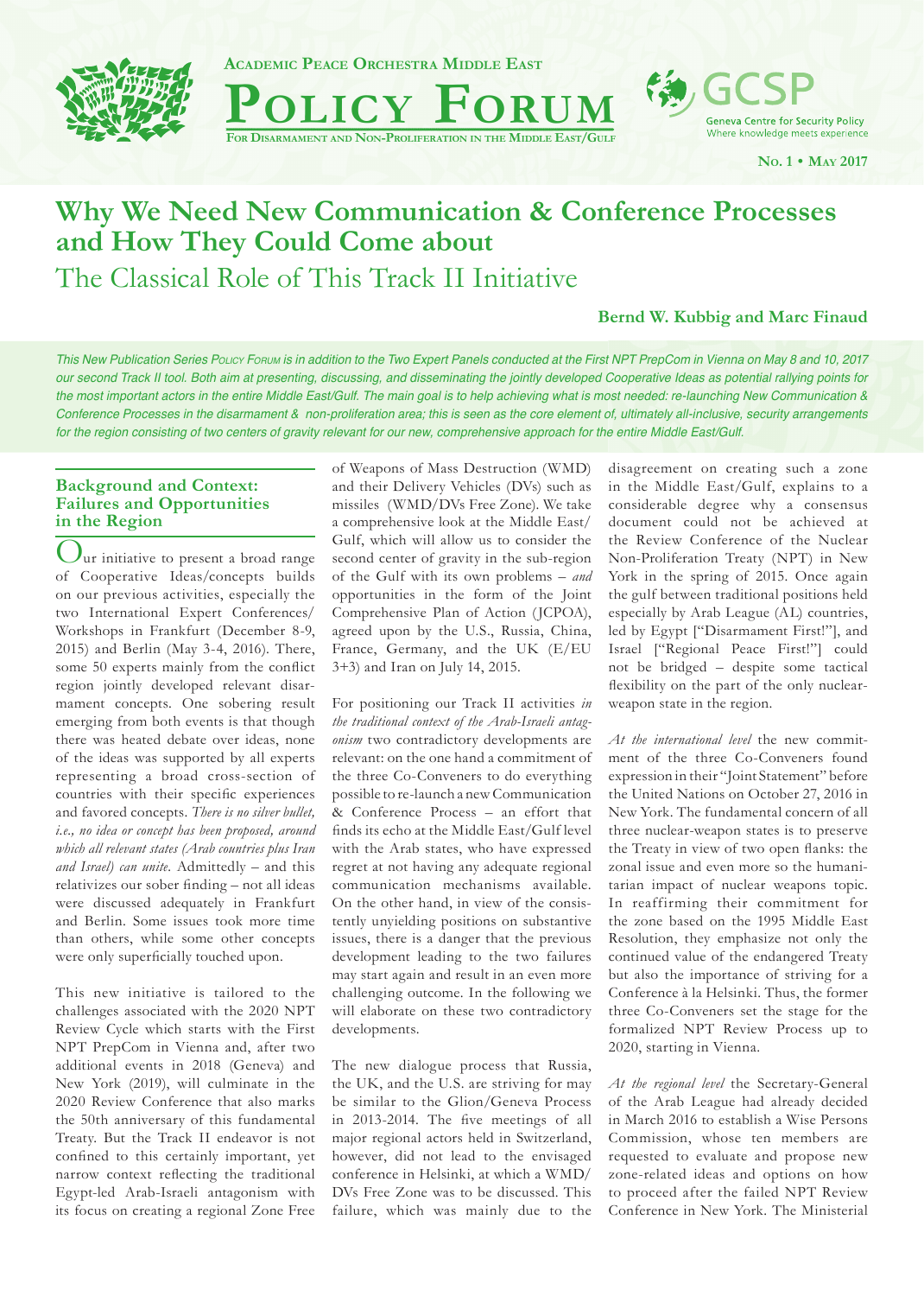Council discussed the report, which was due in March 2017, and decided that each member would study it carefully and meet on April 19 to adopt the required recommendations and formulate it as an action plan. The creation of this Commission indicates that the Arab governments want to play an active part in overcoming the stalemate of non-communication.

Contrary to these activities, the confidential workshops at the Track I and I,5 level, which took place in Moscow (May 23, 2016), Nagasaki (December 14, 2016), and Amman (January 25, 2017) reveal: It was not possible for the Arab countries and Israel to resolve major disagreements that led to the two failures in New York and Helsinki, let alone overcome. Everybody – not only the representatives from the region but also the UN representatives – repeated in Moscow the positions held before the 2015 NPT Review Conference. This is why the Russian Foreign Ministry has not planned a follow-up meeting. The gathering in Nagasaki was a variation on this theme. A very short media release was published in Japanese mentioning only "that the meeting was held without any substance." In Amman, the three representatives of Russia, the UK and the U.S. as well as the members of the Wise Persons Commission played the ping-pong game of mutual expectations again: While the three extra-regional diplomats stressed the need for initiatives from the Middle East/Gulf to overcome differences, the Arabs present asked the three Co-Conveners for impulse proposals.

The often unspecified new and 'fresh' ideas asked for by all relevant actors in order to overcome the current impasse (for instance by all participants at the meeting in Nagasaki) may have an adverse effect on the construction of the NPT as a whole. Here, the Arab option of 're-visiting' the Resolution of the 1995 NPT Review Conference on the Middle East comes to mind. The Arab states accepted the unlimited extension of the Treaty in exchange for putting the WMD/DVs Free Zone on the agenda. One extreme scenario could entail threatening to withdraw from the NPT, or, more probably, requesting that the WMD/DVs Free Zone be made a permanent 'fourth pillar' of the Treaty if members want to preserve unlimited extension of the NPT. Although the Commissions' report is not known to us, we are confident the Arab countries are interested in suggesting practical exit strategies for overcoming the current situation.

#### **The Comprehensive Approach of Our Track II Initiative**

It is the task of Track II actors such as APOME and GCSP to provide a strategy to circumvent a looming predicament in the traditional Egypt-led/Arab-Israeli antagonistic center of gravity by offering alternatives. Our specific approach is twofold:

- *First,* in *conceptual* terms, as indicated above, we approach the conflict region in a comprehensive way – the Arab-Israeli antagonism is complemented by a focus on the Gulf as a second center of gravity with the distinct Iranian-Saudi rivalry. This allows us to a) analyze the often overlooked disarmament & non-proliferation problems in the subregion of the Gulf; and b) to widen the Israel-related focus in the Near East by adding the exploration of the yet to-beconcretized transformation potential of the Joint Comprehensive Plan of Action struck by the E/EU 3+3 and Iran in mid-2015. Also, in accordance with our premise that conflict formations generally matter more than weapons as such, we strive for embedding weapon issues in security arrangements that are ultimately all-inclusive – this is why we consider the traditional and unfruitful juxtaposition of "Disarmament First!" vs. "Regional Peace First!" obsolete. Based on our previous work, the outlining of the *conceptual* dimension implies our basic *analytical* assumption that the security dilemma with its features of unilateralism, zero-sumthinking, and predominantly military 'solutions' applies to both centers of gravity (Finaud/Khalil [eds] 2012; Kubbig/Fikenscher [eds] 2012; Kubbig/ Weidlich 2015).
- *Second,* in *normative* terms, cooperation is the main means of at least reducing the security dilemma in both centers of gravity. The basic instrument will be concretized by the presentation of Cooperative Ideas at the Two Expert Panels in Vienna as well as in our New Publication Series POLICY FORUM. Mostly due to our unique situation of having jointly developed a broad range of Cooperative Ideas for both centers

of gravity, we hope to offer proposals which are compromise-oriented and conciliatory.

## **Positioning Our Cooperative Ideas in the Context of the Traditional Center of Gravity**

Against the backdrop of the developments and disagreements described, the broad scope of our Cooperate Ideas especially for the First Expert Panel, *are designed to resolve or at least narrow the considerable gaps present in order to help re-launch a New Communication & Conference Process that is more than a replay of past efforts, i.e., without repeating earlier mistakes while striving towards a forward-looking and constructive as well as compromise-oriented mechanism of formal dialogue.* This implies the following aspects:

*Adequately analyzing the Glion/Geneva Process and the conditions of failure/success:* The representatives of the Arab world have a point when they criticize the lack of coordination by the Co-Conveners in previous years.

*Addressing the broader context of the endangered NPT while making use of new opportunities:* We would like to explore the possible benefit from the ban-the-bomb movement. because its claim for universal nuclear disarmament goes hand in hand with the traditional demand for zonal disarmament in the Middle East/Gulf: Can this fresh idea lead to a new and potentially fruitful alliance between two groups of actors who so far have not visibly coalesced?

*Taking potentially constructive proposals from regional actors seriously:* The *UN Envoy* as an alternative follow-up to the Facilitator may not be the core solution (due to the fundamental disagreements over security concepts). But this proposal may be a good starting point for involving the United Nations more deeply. The proposal of bridging the fundamental security disagreements through *parallel working groups* on the nuclear dimension (Egypt-led Arab concern) and regional issues (relevant for Israel) could be discussed again – it is at this point that our conceptual requirement to embed the weapons issue in broader security arrangements will be of particular importance.

*Making alternative, practical, and less demanding proposals to the complex and longstanding goal of creating a WMD/DVs Free Zone:* On the one hand, building blocks such as a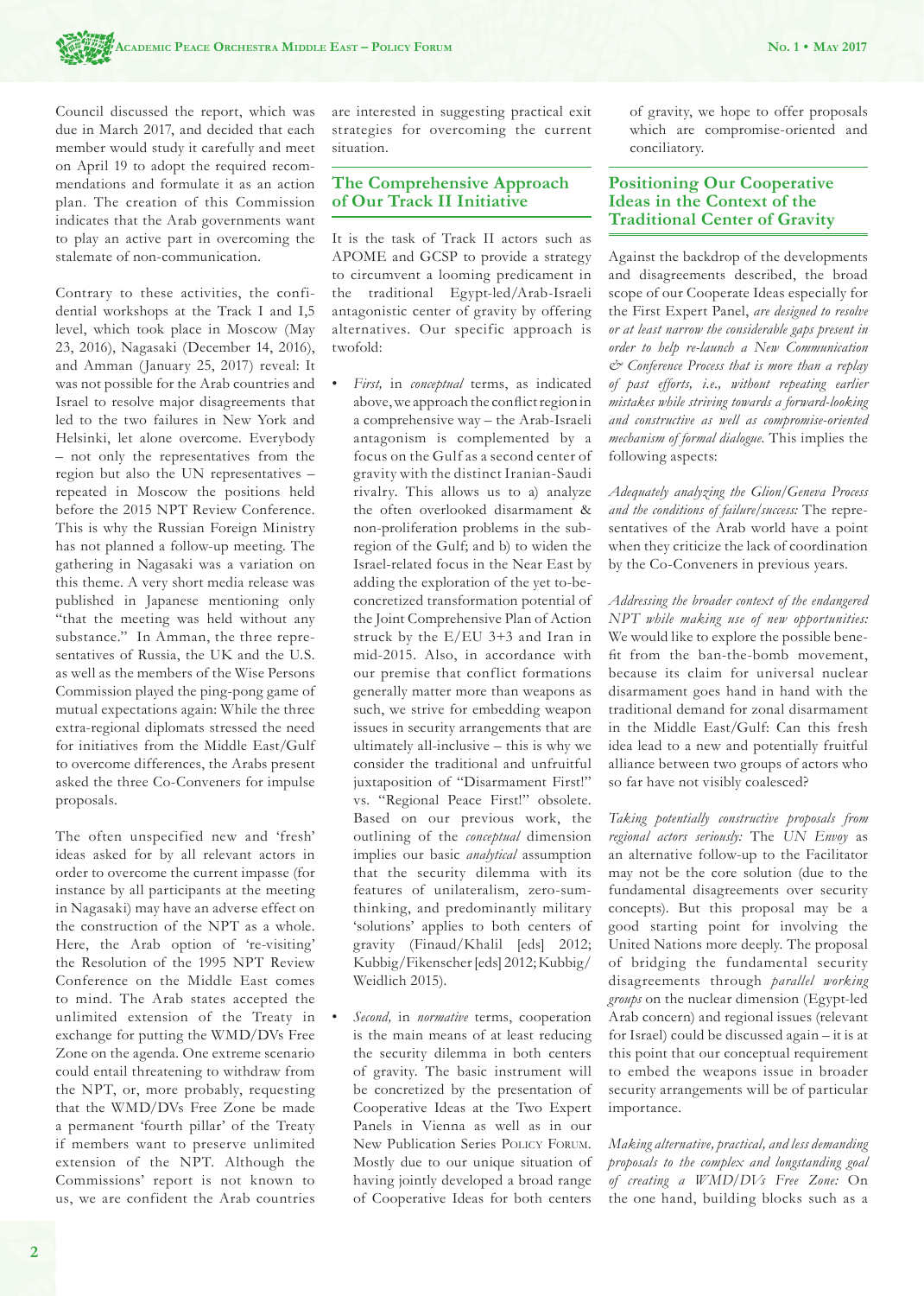

Nuclear-Test-Free Zone come to mind, while at the same time a number of ready-to-start initiatives such as the joint fight against radiological weapons in the hands of sub-state/hybrid actors such as ISIL serve as a unifying factor. A variant of practical steps is to look at existing zones and disarmament dynamics – also going beyond the narrow military/disarmament security realm. The Nuclear Non-Proliferation Treaty as well as the Geneva Protocol, the Biological and Toxin Weapons Convention (BTCW), and the Chemical Weapons Convention (CWC) are cases in point: How can these be built on, especially in view of Syria's adherence to the CWC *and* events such as the poison gas attack on the town of Khan Sheikhun in Idlib in early April 2017, which killed more than 80 people? To increase the impact of the ideas generated, we suggest widening the scope by providing new *flanking ideas* that are not rooted in the narrow military/ disarmament area, but can be derived from the spill-over potential of other promising areas such as the environment/water (or the economic/financial realm in the second sub-regional Gulf center of gravity).

*Reacting constructively to criticism of our broad scope of ideas developed in the two centers of gravity:* At our two International Expert Conferences in Frankfurt and Berlin the reactions to the various ideas – new and old ones – relating to both centers of gravity ranged from outright rejection and skepticism to strong support, revealing different political/conceptual coalitions among the experts from the Middle East/ Gulf. This may suggest that decisionmakers are unlikely to favor just one idea. We can expect reactions like 'We have heard this again and again – what is new?' Or: 'This sounds new, but it is one-sided and unrealistic.' We conclude that we will continue *listening to regional decision-makers/ experts as well as inviting them to comment on our Cooperative Ideas.*

We hold that the Two Expert Panels allow us to cluster the broad scope of Cooperative Ideas in two groups. This implies the opportunity to mix ideas from the two groups, find new combinations and possibly alliances for compromiseoriented proposals. Thus, it is hoped that all this will help governments to look for truly constructive solutions and to coalesce accordingly. Initial attempts in this regard will be made by convening an ad hoc gathering with selected and available decision-makers and experts toward the end of the First PrepCom.

## **Positioning Our Cooperative Ideas in the Context of the Sub-regional Gulf Center of Gravity**

The Saudi-Iranian rivalry, which has become the dominant feature of the entire conflict region, positions the sub-region of the Gulf with its own dynamics, power constellations, and problems as the second center of gravity focused on in our initiative. By the same token, the regional picture cannot be regarded as entirely negative. This is due to the Joint Comprehensive Plan of Action with its inherent deal of Iran accepting restrictions to its nuclear activities in return for the lifting of nuclear sanctions by the E/ EU 3+3 partners. This major achievement contains unparalleled restrictions and verification requirements for any nuclear ambitions of the Islamic Republic, and can thus be seen as a viable disarmament and non-proliferation instrument in the sub-region of the Gulf. *We argue that the JCPOA should not be seen as a panacea, but be used as a vital focal point for building a regionwide dialogue mechanism by assessing its transformation potential in three ways: a) for improving the badly needed communication mechanisms especially between the two major regional rivals; b) for enhancing the military-political and economic/ fi nancial situation in the Gulf; and c) for inspiring the debates in the Eg ypt-led/Arab-Israeli antagonism.* 

The JCPOA suggests that the sub-region revives the old discussion of a WMD Free Zone in the Gulf. Its yet to-be-explored transformation potential regards the unparalleled monitoring role of the International Atomic Energy Agency (IAEA) as a confidence provider, especially with respect to Iran's main rival Saudi Arabia. In accordance with our approach of embedding weapons (and conversely disarmament & non-proliferation measures) in the broader security context, the multilateral accord should be assessed as a starting point for reducing the Saudi-Iranian rivalry, and associated with Riyadh's and Tehran's hegemonic claims for the entire region, even for addressing and ending the proxy wars for instance in Yemen. In a more promising scenario, the JCPOA could become the focal point for all-inclusive security arrangements that are reminiscent of the essentials of the successful Conference on Co-operation and Security in Europe (see Hanelt/Koch 2015).

Due to its financial/economic section, the transformative potential of the JCPOA is not confined to security and stability: At the *Iranian domestic level* the lifting of sanctions provides opportunities for improving the situation in the Islamic Republic; in view of the strong domestic criticism by the fundamentalist segments, this will be essential to keep the moderate government of President Hassan Rouhani in place beyond 2017. *At the regional level* the JCPOA opens the door for the often overlooked cooperation potential with all of Iran's Arab neighbors in the Gulf, above all in the energy sector. The vital economic/financial section implies an opportunity to bring businesspeople – both inside and outside the region – with their vested interests into the arena as possible actors for change. These positive aspects need to be complemented by the security concerns the E/EU 3+3 Agreement with Iran has caused or aggravated among Iran's neighbors, notably Saudi Arabia (see on all this Harnischfeger/Kubbig).

Our comprehensive approach will also allow us to broaden the narrow Egyptian-Israeli context. This will be done by exploring the JCPOA's transformation potential for disarmament and non-proliferation beyond the sub-region of the Gulf. We assume that the specifics of each sub-region do not preclude the transfer of ideas and positive experiences from one center of gravity to the other. We propose this transfer as an important measure, despite UNSCR 2231 and the IAEA Board of Governors' endorsement that the provisions of the Accord apply exceptionally to Iran and do not establish any precedent for safeguards implementation by the Agency in general.

In the spring of 2017, i.e., more than one year after Implementation Day (i.e., the date when the parties to the JCPOA started implementing their various commitments), there are additional strong reasons for making the case for exploring its transformative power – certainly without ignoring the criticism and the fears of Tehran's neighbors. In fact, five of the six extra-regional signatories of the Accord used its first anniversary to signal to the highly skeptical Trump administration how important the Agreement was for improving stability in the Middle East/ Gulf.